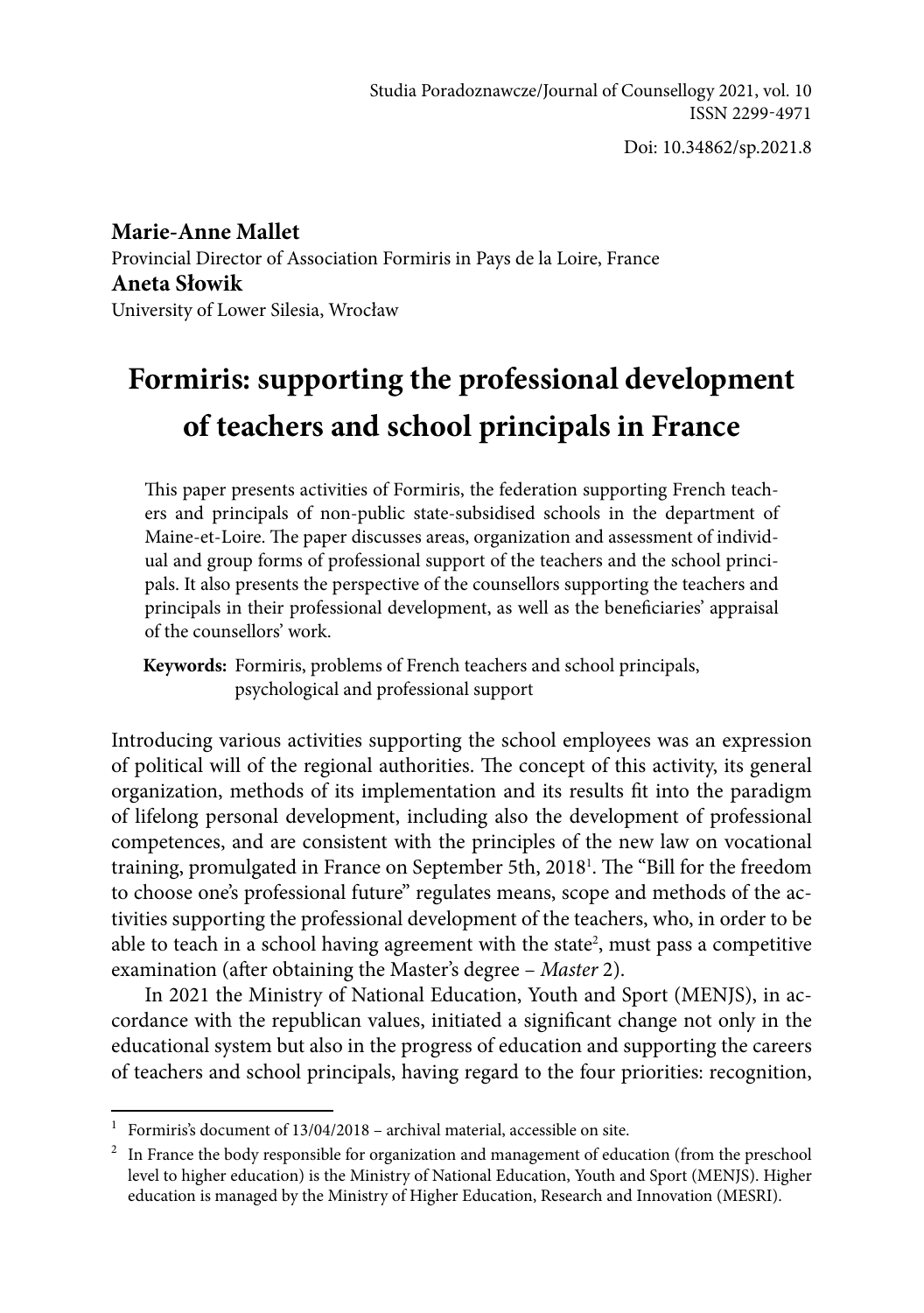cooperation, openness and protection. In practice it means that MENJS recommended introducing the assessment of needs related to the support of the staff of the educational institutions (public or private, such as denominational schools, e.g. Catholic, Muslim or Jewish, or alternative schools, such as Freinet or Montessori) in all regions of France, assuming that the career counsellors will be available for every matter and will respond to every request; that their work will focus mainly on cooperative solving of the problems of school employees and that it will become the place in which the wishes regarding the professional education and development will be confronted with the real needs, in order to find out together what kind of support is the most suitable<sup>3</sup>.

## **Formiris**

Organizing activities supporting teachers and school principals was entrusted to the Formiris federation. Formiris acts in accordance with the provisions of the French Law on Associations of 1901. It consists of 14 regional associations, representing and supporting teachers and school principals in the whole territory of France. The seat of the federation is located on Paris. Formiris promotes the principle of parity and active participation of the social partners, which is particularly expressed in its statute by the respect for the rule of law, legal protection and recognition for the system of values of the Catholic education, such as solidarity, justice and responsibility, both individual and collective $^4\!$ .

The main goal of Formiris is providing professional development and psychological support through designing, organizing and leading trainings, courses, workshops and studies as well as providing individual counselling. In this way, through orders, public tenders etc., Formiris helps individual teachers and the whole teaching staff to participate in suitable forms of improving the development and modelling the career. The tasks of Formiris are executed on the following levels:

- a on the local level, within the framework of the direct cooperation with the educational institutions through submitting proposals of supporting activities and developing local support schemes;
- b on the national level, in respect of developing the national program of professional support and supervising the implementation of this program;
- c on the federal level, through harmonizing the activities based on the principle of neutrality and subsidiarity. It is on this level that, on the basis of the reported needs, the federal programs of trainings, courses, workshops and studies are developed and the requests for financing and allocating the funds for various forms of supporting the teachers' professional

<sup>3</sup> Formiris's internal document (13/04/2018) – archival material, p. 5.

<sup>4</sup> Formiris's internal document (13/04/2018), p. 15.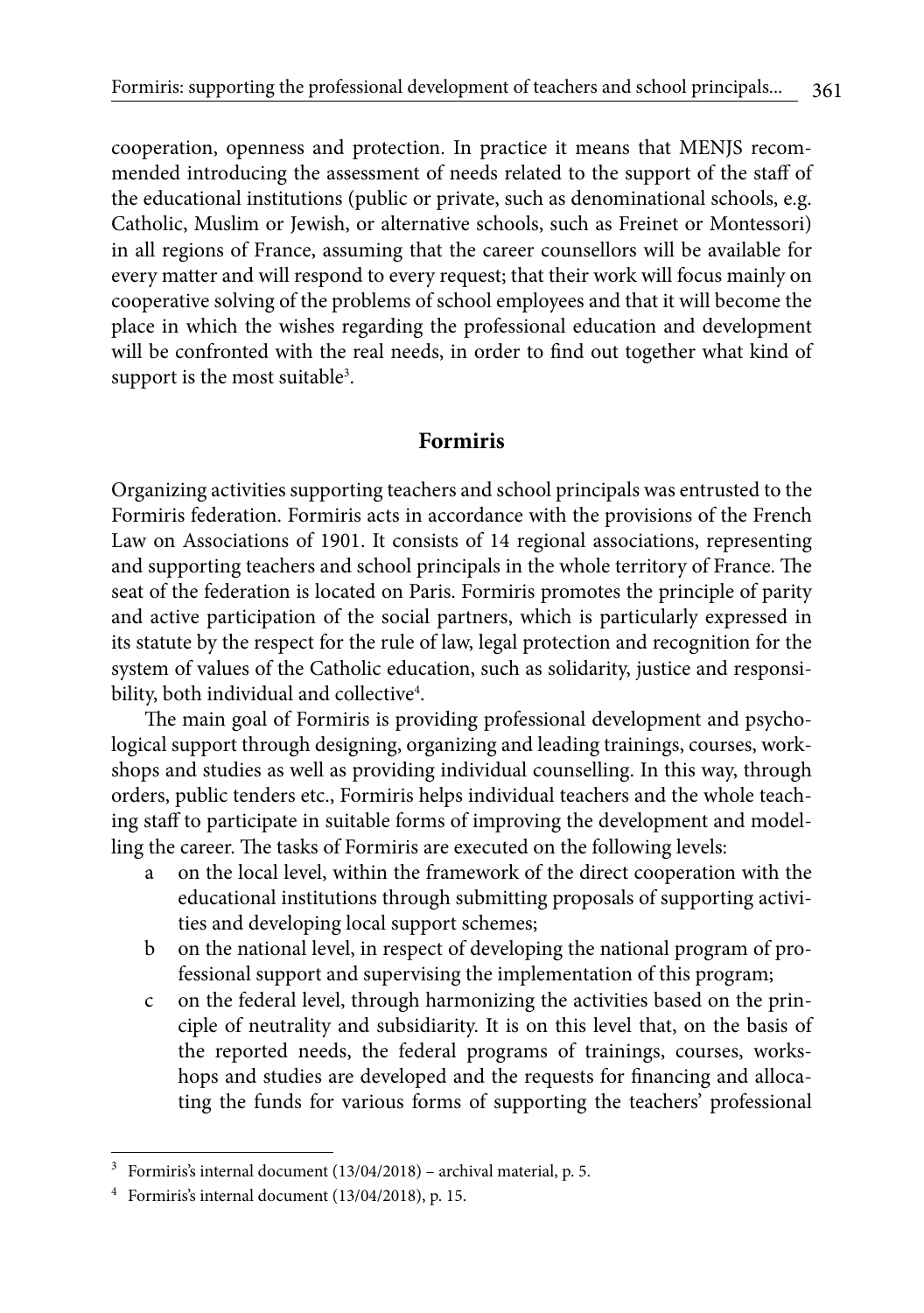development are assessed. Also on this level the accounts are settled and the reports for MENJS are prepared<sup>5</sup>.

Although Formiris has an extensive structure, its activity is not overly bureaucratic. It is a service-providing "thinking organization", which means that it performs its tasks on an ongoing basis. The comprehensive and active approach to the needs and problems is aided by an open calendar, which makes it possible for the Formiris teams to plan their activities well in advance and at the same time get involved in the multiannual programmes of professional development of teachers and principals of all educational levels according to their needs, as well as react to the current signals.

In general, the stages of support provided by Formiris are as follows:

- developing the general policy and planning Formiris activities on the national level for a given year on the basis of an analysis of the needs reported from below;
- 2 presenting the offers of support at the federal branches;
- 3 choosing appropriate forms on the local (departmental) levels;
- 4 reporting the needs by the individual schools and arranging the terms of cooperation;
- 5 direct contact of the Formiris counsellors with the beneficiaries (teams and individuals).

When the research was conducted, Formiris offered several forms of group support for the teachers and principals, both those starting their professional career and those in the middle or at the end of their career path. The offer entitled "Career support" consisted in short-term and long-term forms of cooperation. The aim of short-term, three-day forms was to make it possible to the teachers and principals to analyse their professional situation and future careers. The following topics were suggested: 1) *Teamwork: learning cooperation and building together*; 2) *Facing the changes in the teaching profession: keys to successful adaptation*; 3) *Rendez-vous of a career and a portfolio*; 4) *Developing self-awareness: better knowledge of oneself and adapting to changes*; 5) *Better knowledge of oneself and developing assertiveness as the way to improving the internal harmony while exercising the teaching profession*; 6) *Learning to work more cheerfully at the end of the career*<sup>6</sup> *.*

Long-term forms allowed for planning specific activities connected with the teachers' career. Here are some titles: *Thinking about the changes in the profession or about changing the profession* (13 days), *Assessment of the group competences* (6 days), *Assessment of the professional orientation in the Catholic education* (6 days);

<sup>5</sup> Formiris's internal document (13/04/2018) – archival material, p. 12.

<sup>6</sup> Formiris's document – statistical presentation of the scope and forms of support for teachers and principals – archival material, pp. 4-5.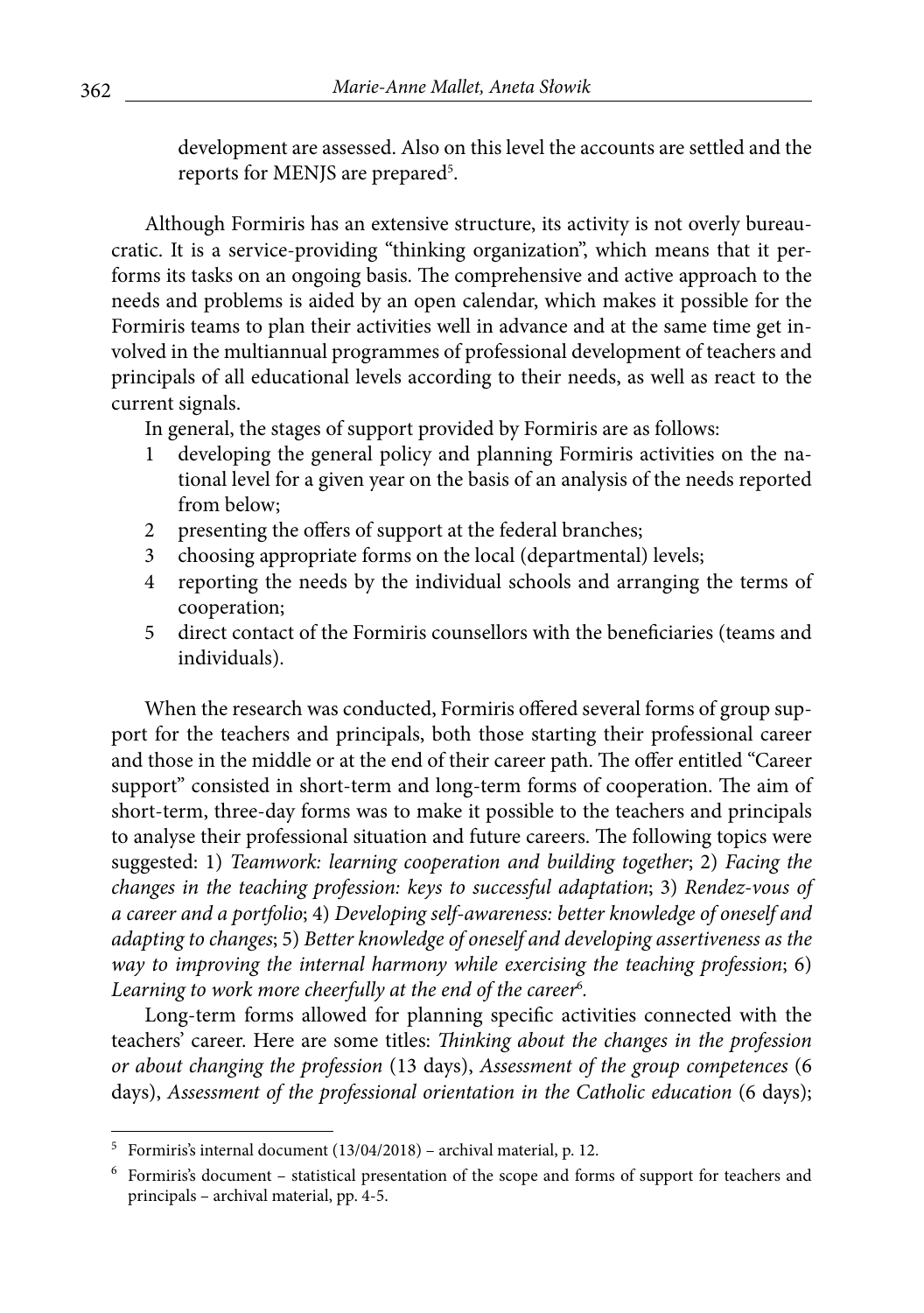*Looking at one's own career and building one's own professional project* (10 days); *Discovering one's own talents: serving the group* (8 days)7 .

In order to ensure the uniform principles of funding the projects, the Local Commission for Training Plans *(Commission Territoriale du Plan de formation),* which is the Technical Commission of Formiris Board *(Conseil d'Administration)*, set out the criteria according to which the requests for financing are assessed. These criteria were approved by Formiris Board and provide financing of such forms of support as *Taking up a managerial position in an educational institution* (grant of 50 or 100% of the total cost); *Professional development and improvement* (grant of 50 or 100% of the total cost); *Vocational conversion* (grant of 50, 70 or 100% of the total cost). In response to the problems identified, in the school year 2019/2020, 69 individual applications (30 of them are multiannual programs) were initiated and carried out; 57% concerned secondary school teachers and 43% - primary school teachers<sup>8</sup>.

# **Methodology of the research**

The aim of the research was finding the response to the questions regarding the activity of Formiris in supporting the teachers and principals of the non-public statesubsidised schools in the department of Maine-et-Loire and its assessment by the beneficiaries of this support.

From an organizational point of view, Formiris in Pays de la Loire is a team consisting of 2 assistants, 2 counsellors and 4 persons responsible for trainings, workshops, courses and studies. Since 2017, this team has been providing assistance to 18000 teachers from 1200 primary and secondary schools in all 5 departments of the region. The support activities are performed with reference to the idea of empowerment (Le Bossé, 2016). Empowerment (*le développement du pouvoir d'agir*) is the individuals' (in this case, the teachers' and the principals') ability to control more efficiently the things which are important for them, for their loved ones or for the groups they identify with and work in.

The researchers conducted 3 narrative interviews with the Formiris counsellors and 4 interviews with the principals of the primary and secondary schools. The teachers were also invited to take part in the narrative interviews; 5 persons who benefitted from the counselling were interviewed. The classes conducted by these teachers and the educational materials they used were observed and analysed as well.

The narrative interview was treated both as a technique and as a research method (Kaźmierska, 1997). Consequently, at the beginning, following the suggestion from Fritz Schütze (1983), the interviewees were asked an opening question, initiating

<sup>7</sup> Formiris's internal document (13/04/2018), p. 8.

 $8$  Formiris's document  $(13/04/2018)$  – archival material.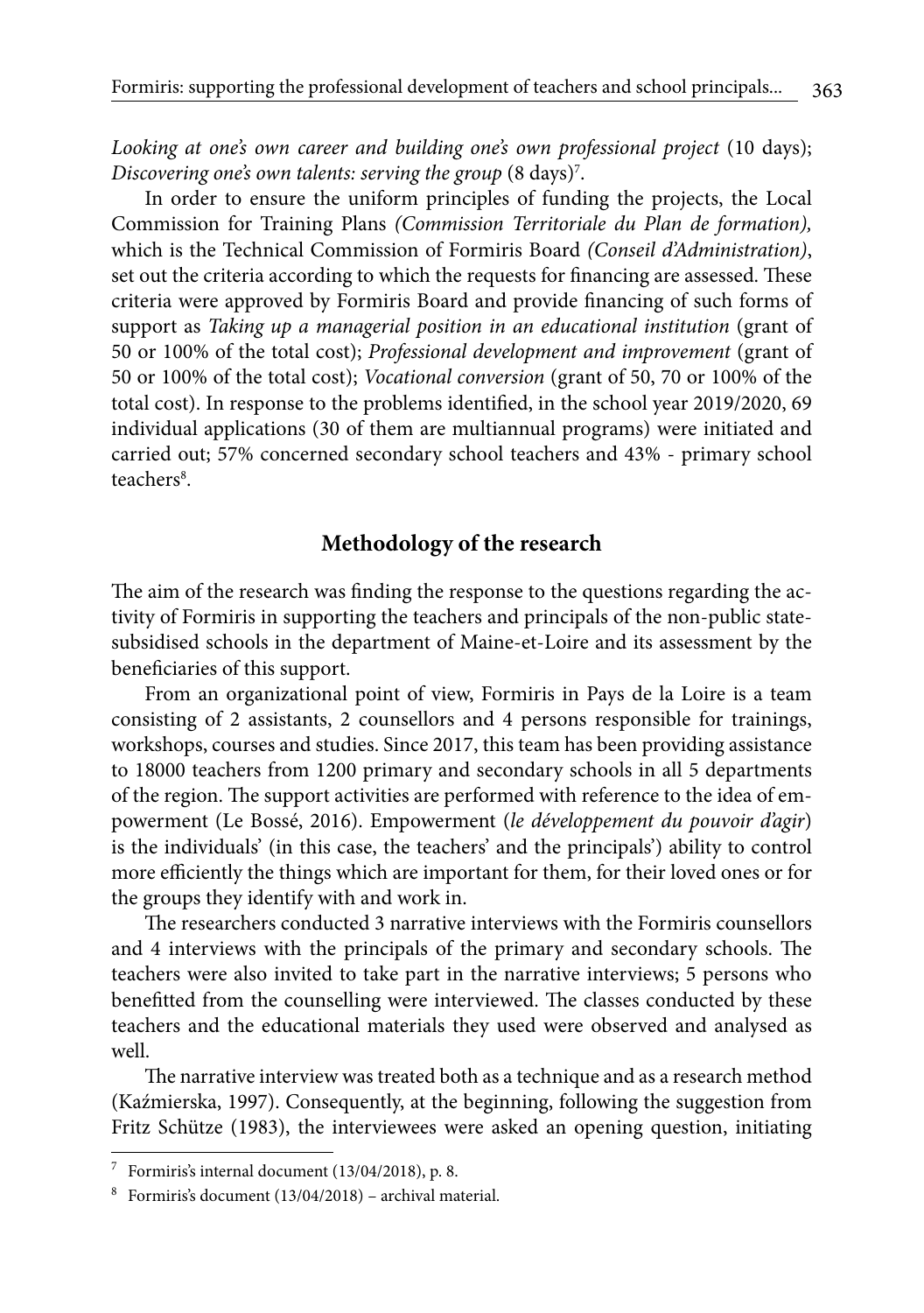free narration: "Please tell us about the support regarding your professional development which you have received from Formiris." Following Schütze's guidelines, the researchers determined some thematic field in the narrations, such as:

- organisation and methods of support in the field of professional counselling (kinds of meetings, trainings, courses, workshops, studies),
- methods of recruitment,
- assessment of the offer of support addressed at the teachers or principals (available, utilized, desirable, rejected).

It was a kind of "thematic focus" of the interviews which, according to Gabriele Rosenthal (1990) is a technique characteristic for a biographical-narrative interview<sup>9</sup>.

 After grouping the contents of the narration into thematic sections, the researchers noted down their frequency and their importance, highlighted by repeating or frequent stressing of a given topic. They will be presented and illustrated with the comments of the teachers, principals and Formiris counsellors later in this article.

The research with the participation of teachers, principals of non-public schools (pre-schools<sup>10</sup>, primary and secondary schools) and the Formiris counsellors from the Maine-Loire department was possible due to the research grant of the French government awarded to Aneta Słowik. The research project, entitled *Migration experienced by the Polish and Ukrainian children in Maine-et-Loire (France). Biographical studies and life histories*, was carried out in September and October 2020 at the Western Catholic University and the Formiris local division in Angers. The department and prefecture of Angers were chosen by random purposive sampling because, according to Formiris' data, 80% of students in the non-public Catholic schools are children and adolescents from immigrant Muslim families, which creates new problems and demands constant professional improvement from the teachers. Joint research was possible thanks to the long-lasting scientific cooperation of both authors. Marie-Anne Mallet, as the provincial director of Formiris in Pays de la Loire, collected the documentation while Aneta Słowik sampled empirical materials during her field work. The authors worked together on planning the research, interpreting the interviews and discussing the conclusions. The material used in the present paper is only a part of the obtained results and is concerned with

<sup>9</sup> According to Rosenthal, "Within the interactional framework of the interview the biographer relates his or her life story in a thematically focussed context based on negotiations about what the interactants [biographer and researcher – A.S.] consider relevant. Life stories are not finished products ready to be "served up" on demand. [...] The topics can centre on a certain period of the biographer's life, on experiences arising in connection with certain historical or social events, or on a single biographical strand such as the person's occupational career." (Rosenthal, 1990, pp. 99-100).

 $10$  In the present paper I will be using only the term "primary school" because pre-schools are an integral part of primary schools.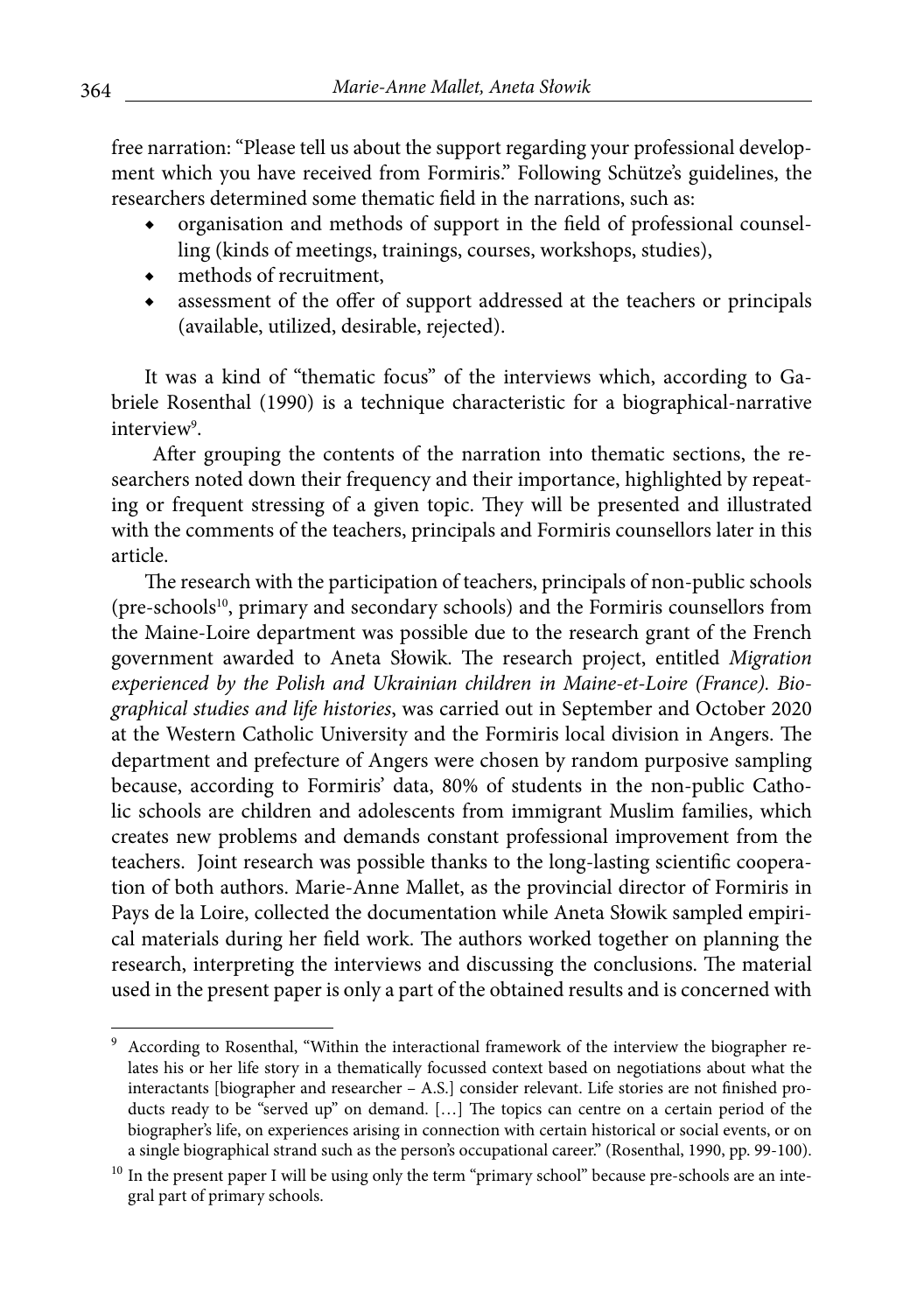the assessment of the counselling support provided by Formiris to the teachers and principals of the schools where the students use French as their second language.

The results of the research are grouped into three categories: support for teachers (team and individual); support for school principals; opinions of the Formiris counsellors about organizing the support, difficulties they encounter and the meaning of their work.

## **Assistance for the teachers**

#### **Team assistance in the teachers' narratives**

## *Areas and organization of support*

Organizing various group methods of support was in accordance with the direction outlined by the present Minister of National Education, Youth and Sport, Jean-Michel Blanquer, who believes that drawing talents to the national education will be done through transforming the teachers' careers, and particularly through "a complete change of the ongoing learning, consisting in lifelong self-education of the teachers, in accordance with the school's needs and the aspirations of the learner, in close relationship with the area of the education [*en lien étroit avec l'université*]" (Blanquer 2017, p. 112).

Teachers who want to participate in the group forms of support are mainly recruited during individual interviews with the Formiris counsellors when appropriate training/course/workshop/studies are suggested. Another way of recruitment is declaration of participation during consultations with school principals who can propose or suggest participation in a suitable group form of support. The teachers utilize group forms of support not only in their place of work but often also outside of it because not every school is able to fulfil varied expectations of the teachers.

One of the objects of assistance is helping teachers with their professional skills assessment. In order to meet the needs of the schools whose budget is not sufficient for organising individual meetings, Formiris created programs of group counselling for the purpose of meeting this objective, in this way undertaking the activities which are an example of creative assistance (*accompagnement agile*), which, according to André Chauvet (2018), consists in meeting the needs of the individuals, thanks to innovative and creative approach that deviates from established routines and schemes. Not all educational institutions responded positively to the offer of this form of assistance, arguing that the rules for conducting the professional skills assessment are strictly defined by the Ministry's guidelines and that such assessment must be done individually. Among the researched schools, only two schools started the cooperation, helping a total of 60 teachers.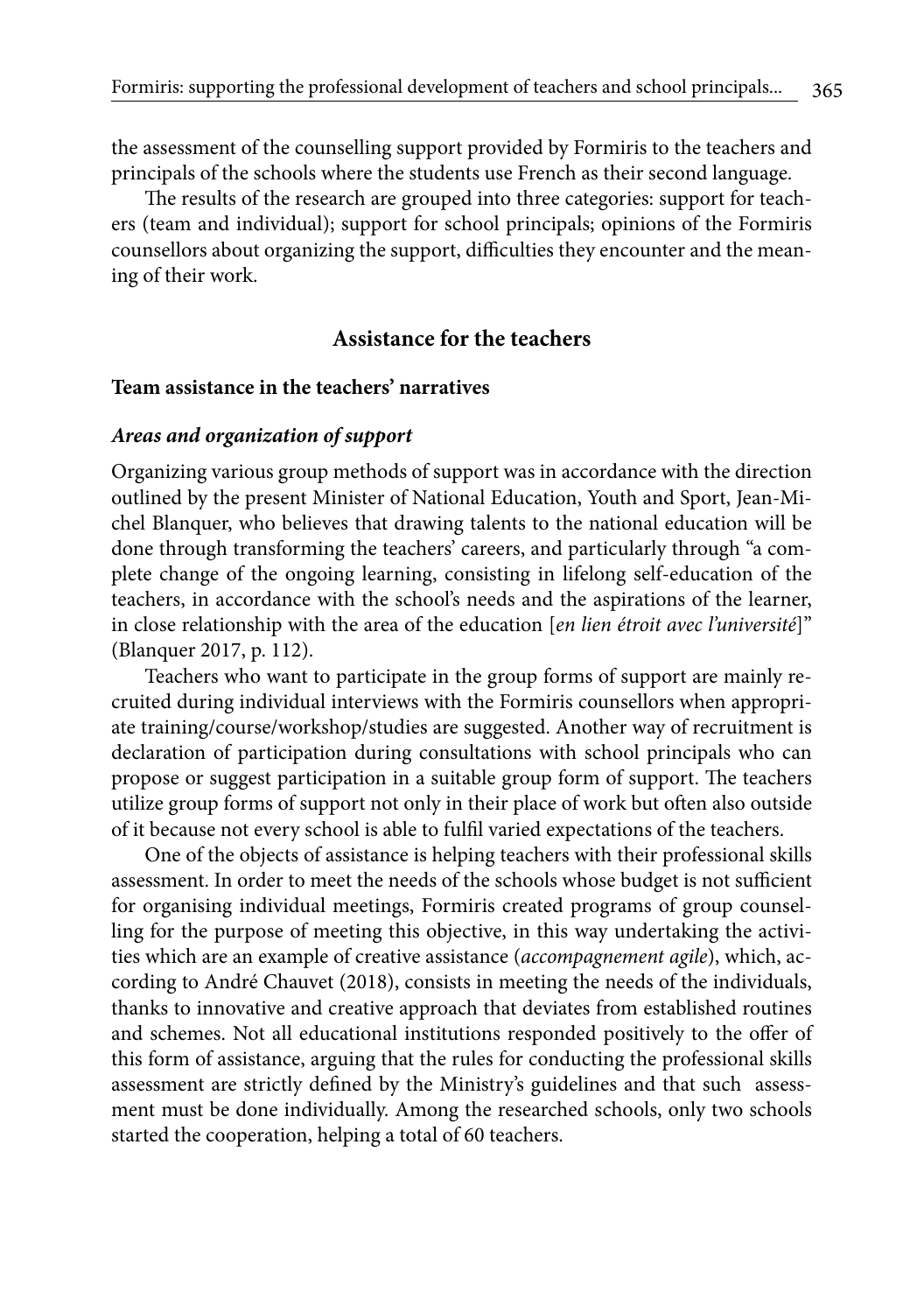The narrators indicated improving the teaching and pedagogical skills as the most important subject pursued as part of the workshop-type group support. They have also identified the sources of the needs in this area:

"the problem lies also with the teachers because they lack knowledge and skills in the area of the new family typologies, family problems, not to mention the aspects of multiculturalism. Besides, many teachers believe that these matters are the responsibility of the social workers, psychologists, animators, and that the teachers are not the persons who should take care of them. Furthermore, the issues discussed here should not be mentioned officially because for a teacher it would mean admitting defeat, fault, lack of knowledge […] so this is the reality, this is what it looks like" (a secondary school teacher).

Having in mind the importance of this subject, Formiris decided to dedicate a number of various trainings or group courses to the subject of relations between parents and teachers, and especially to the issue of joint education of children *(coéducation)*, developing the educational competences and accompanying the development and education of children in cooperation with parents. However, these subjects were not often chosen by the teachers for reasons mentioned above.

The long-term form of group support was organizing nearly 200 semi-annual or annual courses and postgraduate studies dedicated to subjects such as "Education and pedagogy" (*Apprentissage et pédagogie*), "Influencing the school atmosphere" (*Agir sur le climat scolaire*), "Taking up the profession" (*l'Entrée dans le métier*), "Didactics and disciplining" (*le Didactique et le Disciplinaire).* Having received the permission of the school management, frequently preceded by an interview with a Formiris counsellor, teachers can utilize them adequately to their needs and in accordance with their work schedule.

The teachers planning to change occupation were offered a possibility of further learning while pursuing another occupation, which was paid by the Ministry of National Education, Youth and Sport. It is an indirect message aimed at the teachers, showing them that the Ministry and the educational system appreciate their work. The essential condition for using this form of support is ten years of professional experience. However, before such support is provided, during an interview with a counsellor, the teacher searches for reasons for this decision, and then for other, less radical solutions, having in mind that a "safe" leaving the profession is always possible.

## *Evaluation of the offers and the possibilities of using them*

One of the teachers has evaluated the methods of the group support (workshops, courses) in the following way:

"I had serious reservations regarding the offer of such group training, because skills assessment is always done individually but now I don't regret even for a minute. My participation in the group support opened up the possibilities I have not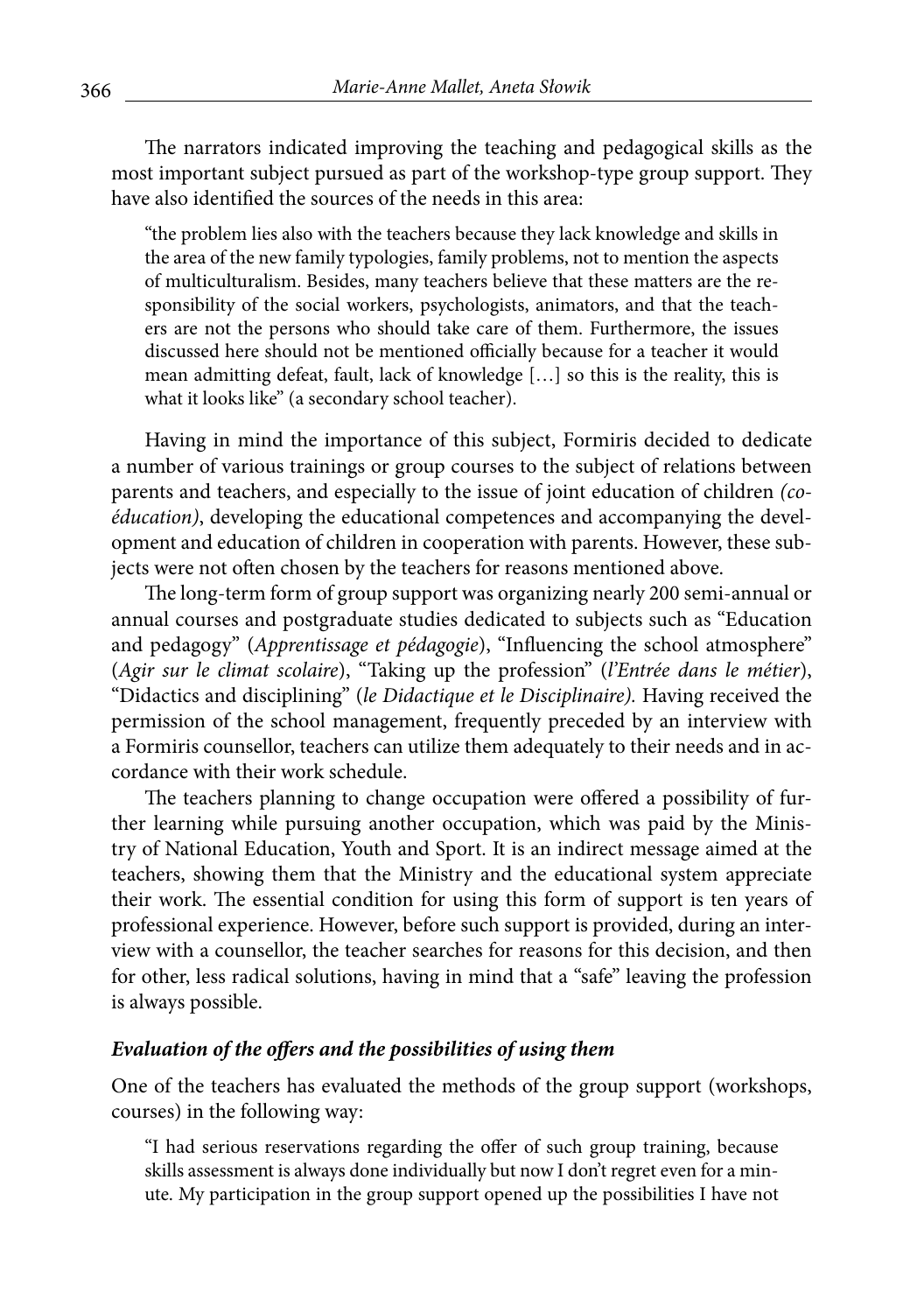even imagined. I also was able to broaden the circle of friends who pursue the same profession as I do" (a secondary school teacher).

Another teacher said: "It was hard to me to believe in the advertised benefits of the group form of skills assessment. Now I can say that the group form was really great. During the training I learned more from my colleagues than from the trainers, I also found that my colleagues have the same dilemmas and doubts as I do, and this calmed me down in a way, I felt less lonely and thanks to that my doubts regarding motivation to staying in the teaching profession have partly disappeared" (a primary school teacher).

After three years, the counsellors point out that even 90% of teachers participating in the group support of career development do not leave the teaching profession despite their earlier declarations. Instead, they practise their profession in another way, although sometimes they need a change and undertake additional work, after "pausing for breath." In order to protect their privacy, they can define for themselves borders which are not to be crossed. They also point to the need of further sessions of group support.

These forms of support organized by Formiris arouse significant interest of the institutional partners, who refer increasing numbers of teachers to the counsellors, especially those who are planning to quit their job.

#### **Personalised support**

#### *Organisation and methods of personalised support*

I will begin with summarizing the causes of organizing personalised support for teachers. Dominique Bucheton (2019, p. 15) wrote that "at present there is confusion in the teaching profession". It is then not surprising that, during the interviews with Formiris counsellors, the teachers and school principals look for individual forms of support. One of the interlocutors described the external, non-personal causes in the following way: "disappearance of values and points of reference, employment crisis, uncertainty, harmful management of the education system – due to all these factors the teaching profession became destabilised and there are not many people who want to pursue it" (a primary school teacher).

The same author (Bucheton 2019, p. 210) also argues that a teacher's work in class today demands professional skills which are much more complicated and going far beyond "standard" competences obtained during pedagogical studies (MMA: Modèle du multiagenda)<sup>11</sup>. Besides, many teachers cannot find their way in their everyday work at school, which can be an example of "prevented work"

<sup>&</sup>lt;sup>11</sup> According to *MMA: Modèle du multiagenda*, the teacher's activities in the classroom consist of many overlapping tasks: carrying out the educational goals, conducting classes, influencing the classroom climate, "building", giving meaning to studying and supporting the students (the ability of applying various methods of helping the students in making progress).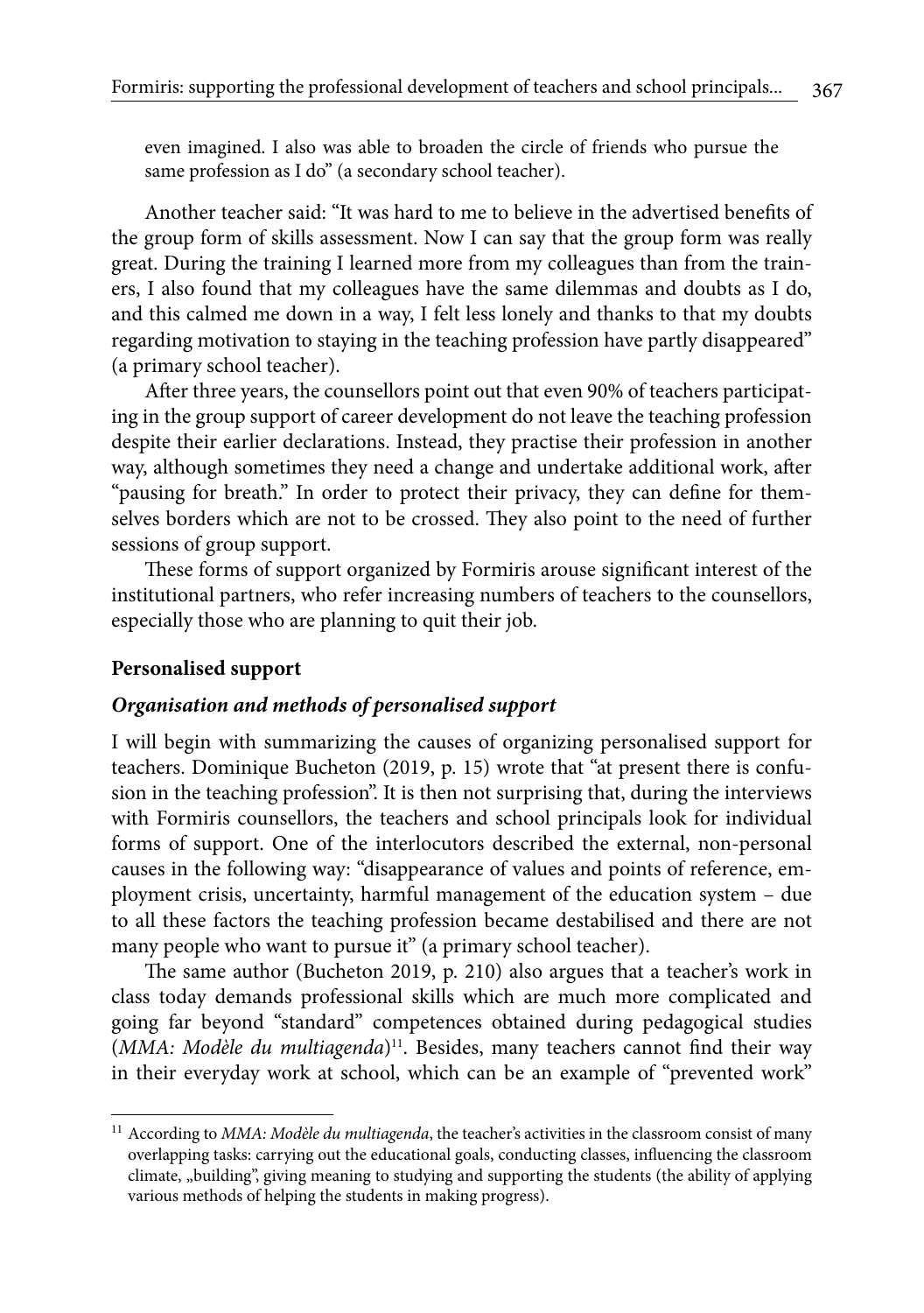(*travail empêché),* the work which cannot be performed because of the limitations and requirements imposed on the teachers. This can result in fatigue and suffering caused by forcing the teachers into a tight "corset" of activities and putting up barriers to creativity, innovation and autonomy (Clot, 2012).

During the interviews the teachers mentioned deeper causes of looking for individual counselling, other than the professional ones: personal, private difficulties. Talking about them, one of the teachers said that "the teachers need individual counselling primarily for their own sake (a primary school teacher). However, also these difficulties are usually connected to their professional life. The teachers say that "it is the result of exhaustion caused by the didactic work" (a primary school teacher); "the educational system is constantly being reformed by the ministry and every new reform replaces the previous one. As a result, I have to change the solutions developed during the previous reform and to start anew, and I'm just not strong enough to do this again" (a secondary school teacher); "the children are getting worse, their behavioural problems are becoming more and more serious, it is increasingly difficult to teach" (a primary school teacher); "if no one helps us, if no one supports us, we are going to fall, and who will replace us?" (a post-secondary school teacher).

Some teachers declare that the reason they look for individual support is constant pressure connected to their authority being questioned by students, colleagues, and increasingly often also by parents and guardians. Nervousness, depression, indifference are regularly mentioned in the teachers' comments as the feelings which accompany them every day. One of the teachers also indicated that "some of the older teachers don't follow the technological developments and don't feel at home in the digital world. They can't enter the virtual world of the students, they don't know its terminology, they can't use adequate terms and are unable to adapt their teaching methods to the modern technical solutions, especially during pandemic. This is why the students treat them as old-fashioned, out-of-date or even backward, make fun of them, mock them, which causes their frustration. Very often this is made clear during individual interviews with a counsellor or a school principal. Attempts are being made to rectify this situation if it is possible and if the teacher concerned agrees" (a secondary school teacher).

#### *Evaluation of the offer and the possibilities of using it*

As we can see, the personalised support provided and organized by the Formiris counsellors regards primarily the professional development of the teachers, but the offered face-to-face counselling meetings result not only from their individual needs, but also from the in-depth analysis of the changes in the environment and the teaching profession. One of them is personalisation and individualisation of the professional careers of the teachers. This is why the aim of the individual interviews is to help the teachers to understand the idea of lifelong learning, to develop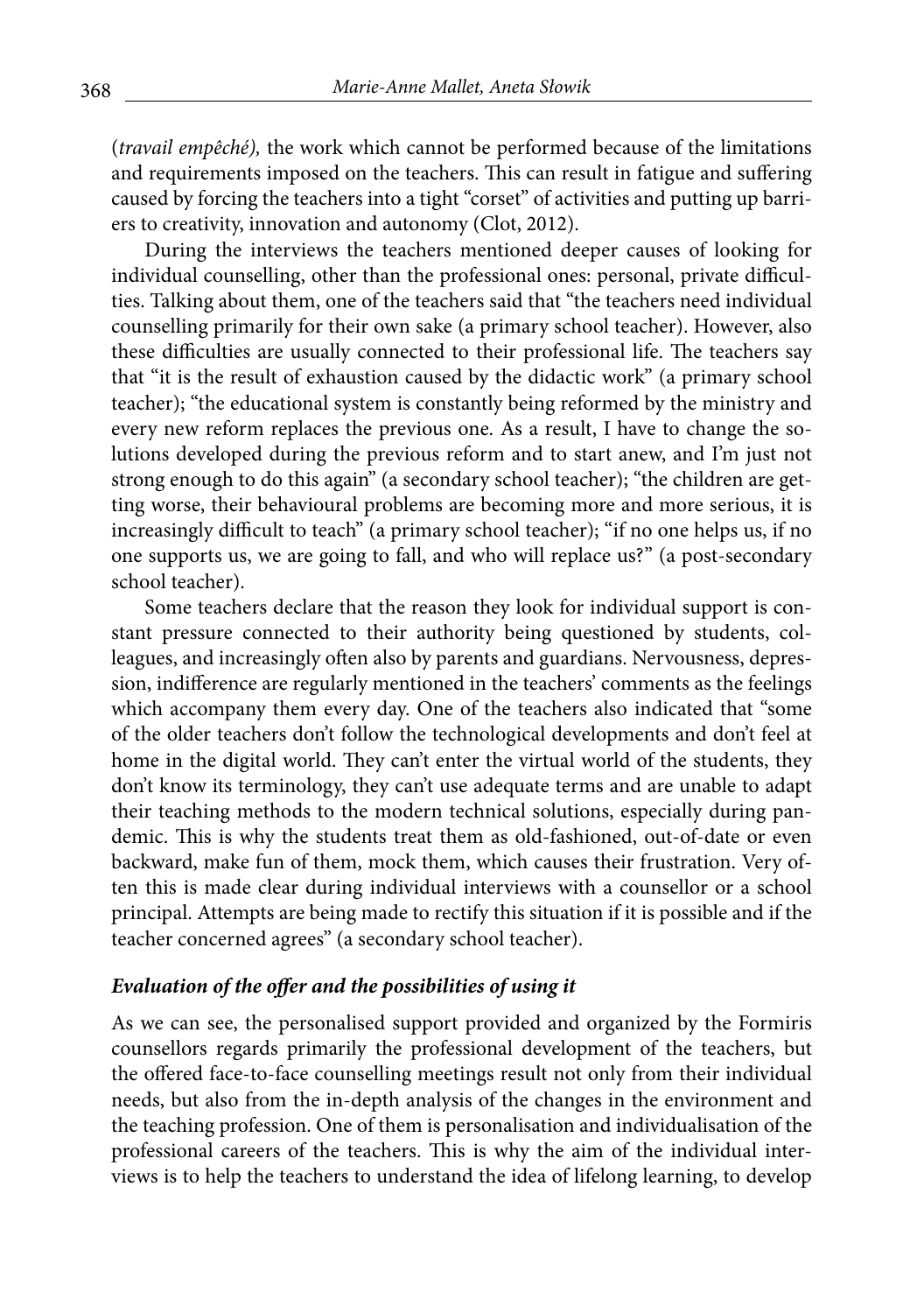adaptability, to update their knowledge but also develop their teaching skills and tutoring skills, as well as competences necessary for building their own professional career, in order to become not only an actor, but also an author (cf. Savickas, 2012). We may say that the aim of the counselling meetings is help in becoming "a thoughtful practitioner," according to the definition from the regulation of May 28<sup>th</sup>, 2019<sup>12</sup>, confirmed on December 1<sup>st</sup>, 2020 in the program of the educational reform in France (*Grenelle de l'éducation*) and discussed during the conference "What should teachers be like in the 21st century?" (*Quels professeurs au XXIème siècle?).*

The opinions of the interlocutors indicate that the individual meetings with the advisors are for them primarily the place of a satisfying dialogue in which they can freely speak their minds, share the common problems and opinions as well as find out that their personal situation is important and understandable, and that their problems can be solved. The meetings frequently result in an invitation to participate in trainings, courses, workshops regarding not only professional matters (such as trainings in positive psychology, developing relational skills in contact with the parents of the students and with the environment; methods of preventing professional burnout; building a sense of belonging to the group; use of coaching in the teaching work) but also personal matters, solved (even if on ad hoc basis) during yoga, sophrology, meditation classes, voice emission courses, etc. In Pays de la Loire, the program of the individual meetings with the counsellor and the possibility of such meetings are implemented through the rights guaranteed to the teachers and through offering them time: a paid free day dedicated for the interview.

# **Support for the school principals**

#### **Establishing contacts**

Since its creation in the school year 2014/2015, Formiris in Pays de la Loire has been working on supporting the career development of the school principals. In order to fulfil, at least in part, the expectations of the school management, three forms of professional support were offered: (1) preparing the school principals for work in the Catholic schools (*BOPEC: Bilan d'Orientation Professionnelle dans l'Enseignement Catholique*); (2) stimulating and developing the professional careers through learning new practices; (3) preparing the principals for a new job in the event that they decide to quit the job and change the profession.

Firstly, the school principal contacts the counsellor delegated by Formiris for talks with the school management. This meeting can have two objectives: in some cases, it is an opportunity of establishing contact, "breaking the ice", overcoming the prejudices, in other cases it is an opportunity of inviting the teachers and other

 $12$  Regulation of May 28th, 2019, amending Regulation of August 27th, 2013, defining the national framework of e. g. trainings carried out as a part of the master studies "of the teaching, educational and training professions".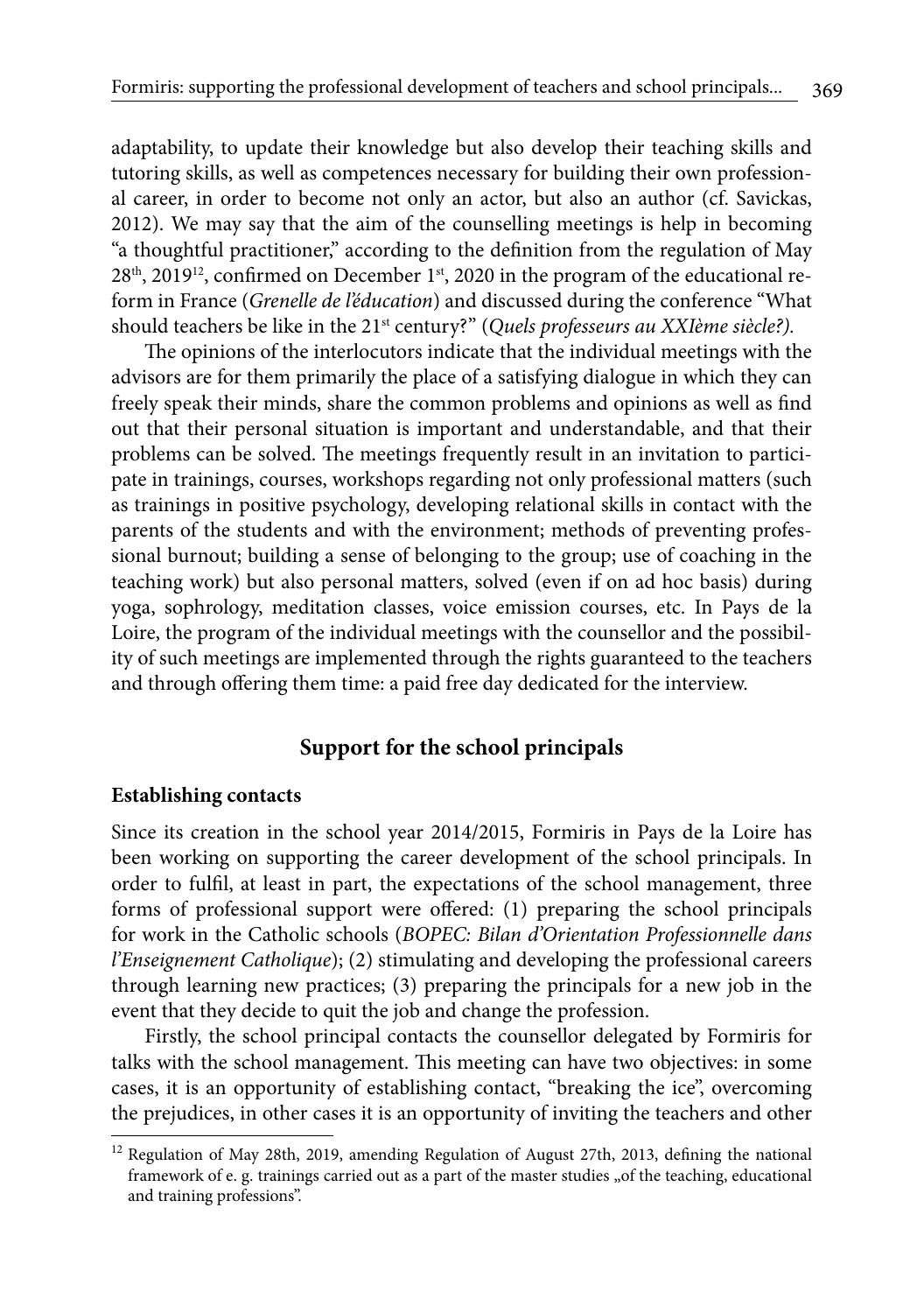principals to visit a counsellor at the Formiris office. On the other hand, allowing the principal to participate in a long-term form of support outside of his educational institution, depends on the result of the introductory interview with the counsellor, who decides if a particular form of support is suitable to the career project he designed.

# **Organization and methods of supporting the school principals**

The school principals can participate in group trainings/workshops/courses which support them in activities such as:

- developing and managing the yearly plan of trainings/workshops/courses/ studies,
- ◆ evaluating the needs of the teachers who demand particular group trainings,
- developing a territorial offer of support as well as rules and formalities connected to the participation in a course/training/workshop,
- ◆ drawing up a proposal for a particular training/workshop/course in their own school,
- identifying the institution which most closely meets the criteria necessary when an application for help is prepared, in order to receive a model of proceeding,
- ◆ applying for help in assessing the effects of support,
- making first steps in providing the counselling support to a teacher in a difficult life situation,
- ◆ organizing the counselling support at the school level for the teachers covered by the PPCR<sup>13</sup> program during the school year,
- ◆ managing and leading an educational institution diagnosis, difficulties, prevention<sup>14</sup>.

As we can see, the activities are varied and sometimes difficult to carry out, which was pointed out by the principal of one of the primary schools, who described the difficulties in organizing group support: "School principals can motivate their colleagues to educate themselves, pursue further development, seek help, but it is difficult to impose orders because this can cause tensions among the teaching staff; besides, teachers don't want to participate in trainings and courses in their workplace, because it is exhausting and doesn't allow for viewing the situation differently, which can be done on an neutral territory."

<sup>&</sup>lt;sup>13</sup> PPCR: Protocole Parcours Professionnel, Carrières et Rémunération des enseignants, Protocol of the professional path, career and remuneration of teachers, the decree no. 2016-907 of 01.07.2016, setting out the rules of the professional career, in particular remuneration – salaries and bonuses – of the public sector employees in France; since 2017 this protocol has completely reorganised the principles of career development of the public sector employees, whose career development must be now more transparent and regular.

<sup>14</sup> Formiris's internal document.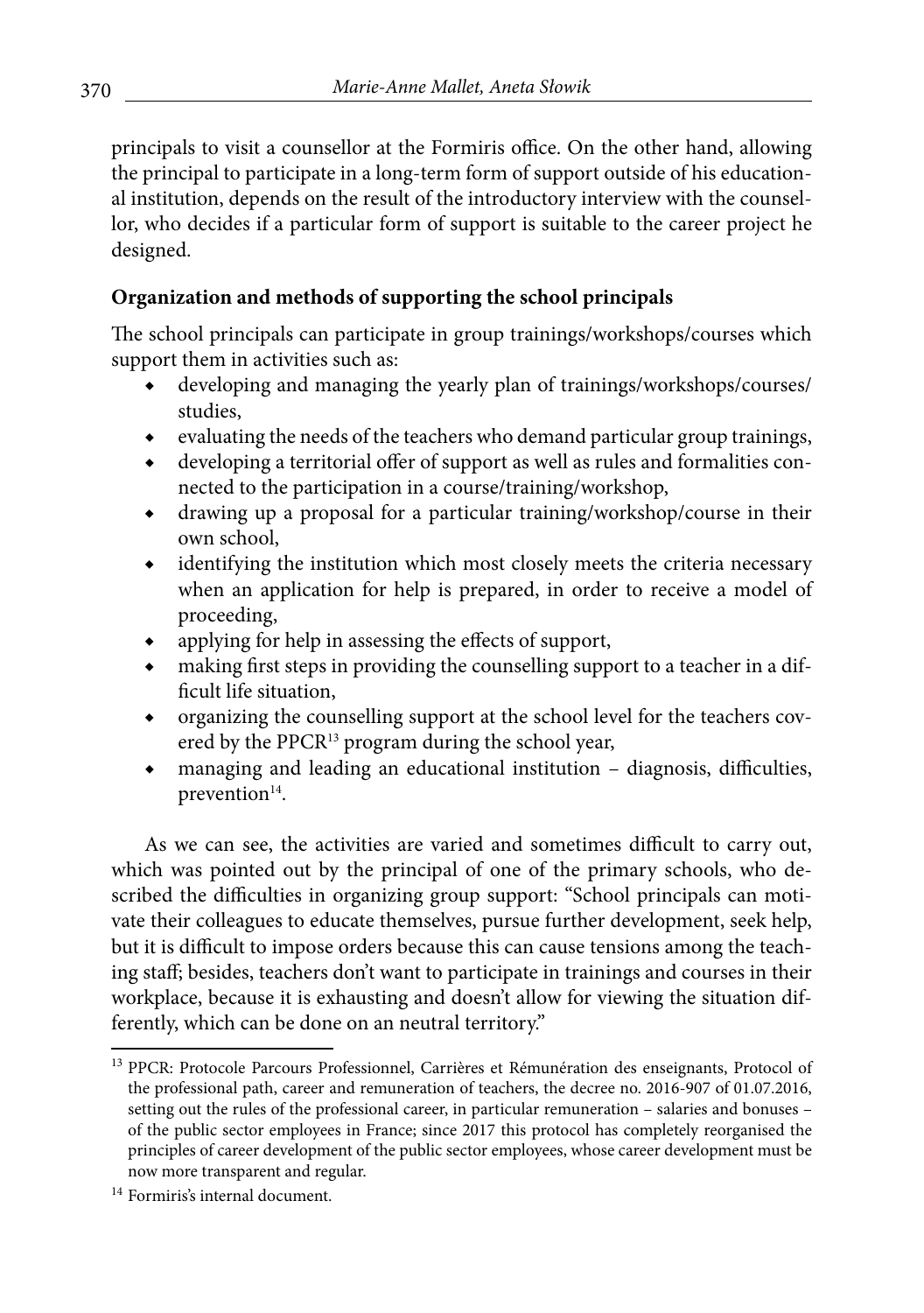His colleague enumerated other difficulties: "only in a small measure can I affect my colleagues regarding their professional development; they are tired, after a hard day they dream of finishing their work and go home to their families, and they don't want to stay at school; during the weekends no one will come to school; one wants to rest from the school as a workplace; it sometimes happens that teachers are entitled to a paid leave dedicated for trainings, courses, workshops, and they choose it but they treat it in an instrumental manner because it's free from teaching, and teaching is something one runs away from; some teachers will do anything to avoid teaching because they are fed up with it and I can understand it."

In spite of the above-mentioned difficulties, the school management, through consultations and casual conversations with the teaching staff, cooperates successfully with Formiris, which is attested by the evaluations.

#### **Evaluating the support offer**

During the interviews many school principals evaluated their contacts with Formiris very positively, underlining the high quality of the support provided by the counsellors, their openness and effective help in finding the solutions. Here is a selection of their comments: "It is great to meet a Formiris counsellor, I expected a meeting with an administration employee but I met a listening person who understands my needs and is ready to help" (a primary school principal). "The counsellor is a professional; he knows the school and visits it; we know him; he is not a controller, an inspector, an evaluator, but an understanding friend in the same line of work with whom we look for solutions" (a secondary school principal). "All forms of support are interesting. During a conversation with a counsellor, I am looking for the form which is the most suitable for me. Sometimes I choose the course which I didn't know about earlier and which was presented differently during the interview with a counsellor than it was described" (a pre-school principal). "I am talking with a person who knows what I am talking about, who trusts me, who respects my opinions and my decisions, who allows me to search for a solution on my own" (a primary school principal).

# , Wish", wheed" or <sub>"constraint"</sub> of the professional development? – **the counsellors' perspective**

According to Marie-Hélène Doublet (2019, p. 38), "counselling support consists in assisting people in finding their own way. It is necessary to provide them with means for engaging in a personal reflection and gaining knowledge, which will make it possible for them to consciously take actions with fixed risk level". Formiris, according to one of its counsellors, operates "according to the principle: not to suggest specific trainings, courses, workshops, classes, meetings to the applicants, but to assist them in identifying their real needs in that respect."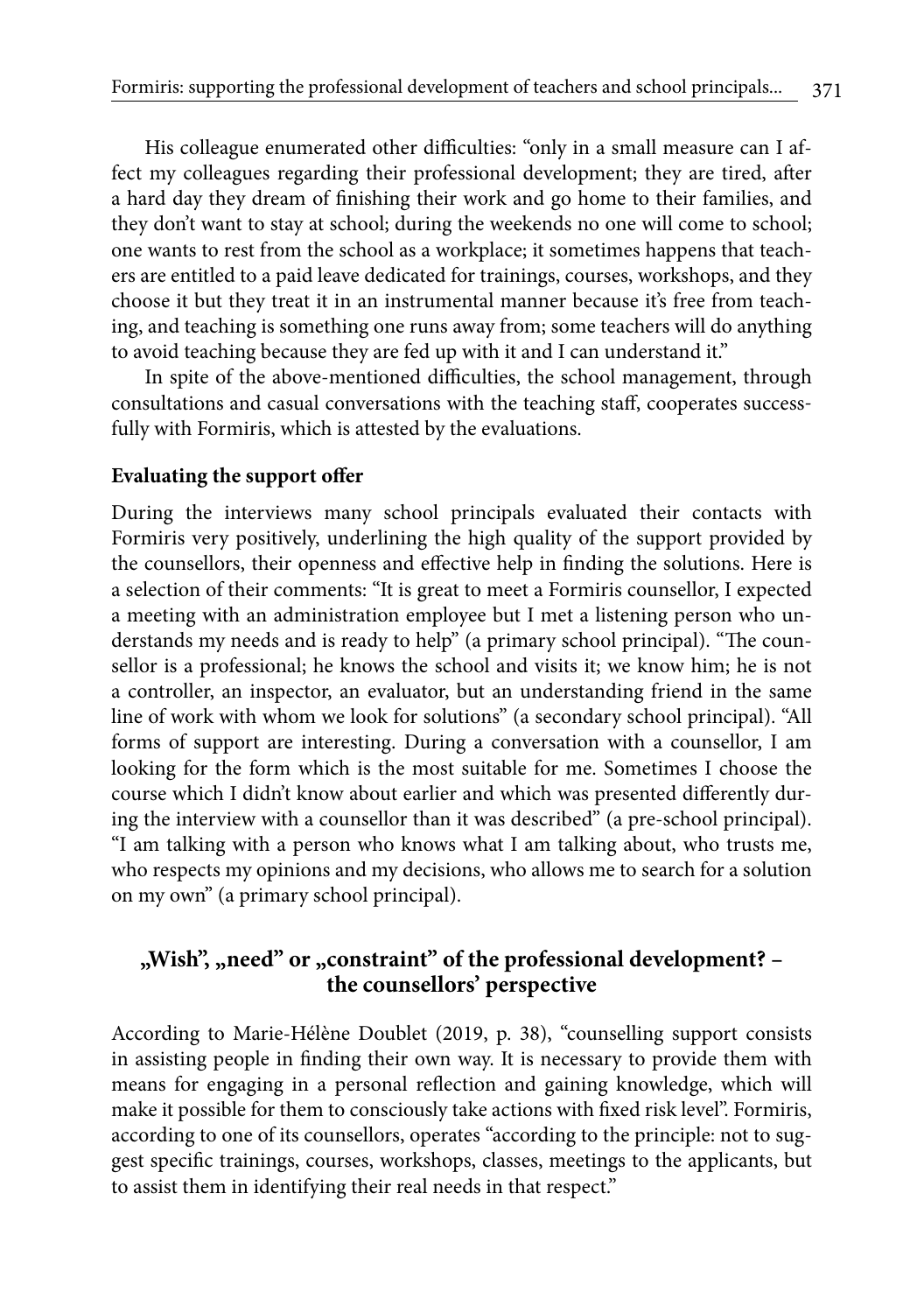All interviewed counsellors underline the ambivalence of the formulated wishes, needs and constraints felt by the teachers and principals regarding their professional development. They also notice that the beneficiaries often modify their position regarding these matters during narration. Initially they maintain that they are driven by willingness to participate in a training, meeting, or course related to a particular topic which interests them. Later, during consecutive meetings, this declared need is replaced by another one, which the beneficiaries initially did not recognise or did not want to reveal, and which turned out to be real and directly related to their problems. As one of the counsellors said:

"The support for the teachers and principals is a response to a request submitted by e-mail or during a phone call in which they ask for a face-to-face interview, in the form of either a meeting or a videoconference. The counselling interviews are founded on two basic principles: confidentiality and non-payment (for the teacher, the principal and the school). Every teacher who reports the need of counselling is treated and heard in friendly way and with respect. The topic and the contents of the interviews are confirmed by each participant and remain inside Formiris. They are not disclosed to the actors of the training nor to the school management. If a report from the interview should be disclosed, Formiris is obliged to obtain the participant's consent. Furthermore, not all the requests for a meeting with a counsellor are about counselling regarding the professional development. Nevertheless, all the requests are noted and then forwarded accordingly, in a friendly way and with support (if it is needed), in a sincere and transparent way, in order to help the applicant, reach the solution of the problem."

The interlocutors pointed out two main reasons why the teachers and principals ask Formiris for help. These reasons are the need (felt or forced) for improving their professional skills (in relation to school management, teaching, subjects taught, changes in the profession and in the community, class tutor's role etc.) and the need for motivating oneself (again) to pursuing the profession, the need of distancing oneself from it, the need of protecting oneself against professional burnout, and, as a last resort, a change of profession. However, the beneficiaries do not always want to discuss it. This was noted by one of the narrators: "The school management, who are responsible for the career development plan and who approve referring teachers to various support forms, have access to their subject matter and contents. This is why some of the teachers are more willing to participate in a training titled "Sophrology" than in a course titled "How to efficiently tutor a class?". Choosing the latter, one can admit lack of such competences, and the teachers usually don't want to be thought of in that way."

The issue of distinguishing the wishes from the real needs of the teachers and principals is always present in the counsellor's professional practice, which was also indicated by another interlocutor: "Although Mr Dupont may want to participate in a particular training, course or workshop, he might not need it at all, while Mrs Dubois may need this particular form of support but may be unwilling to participate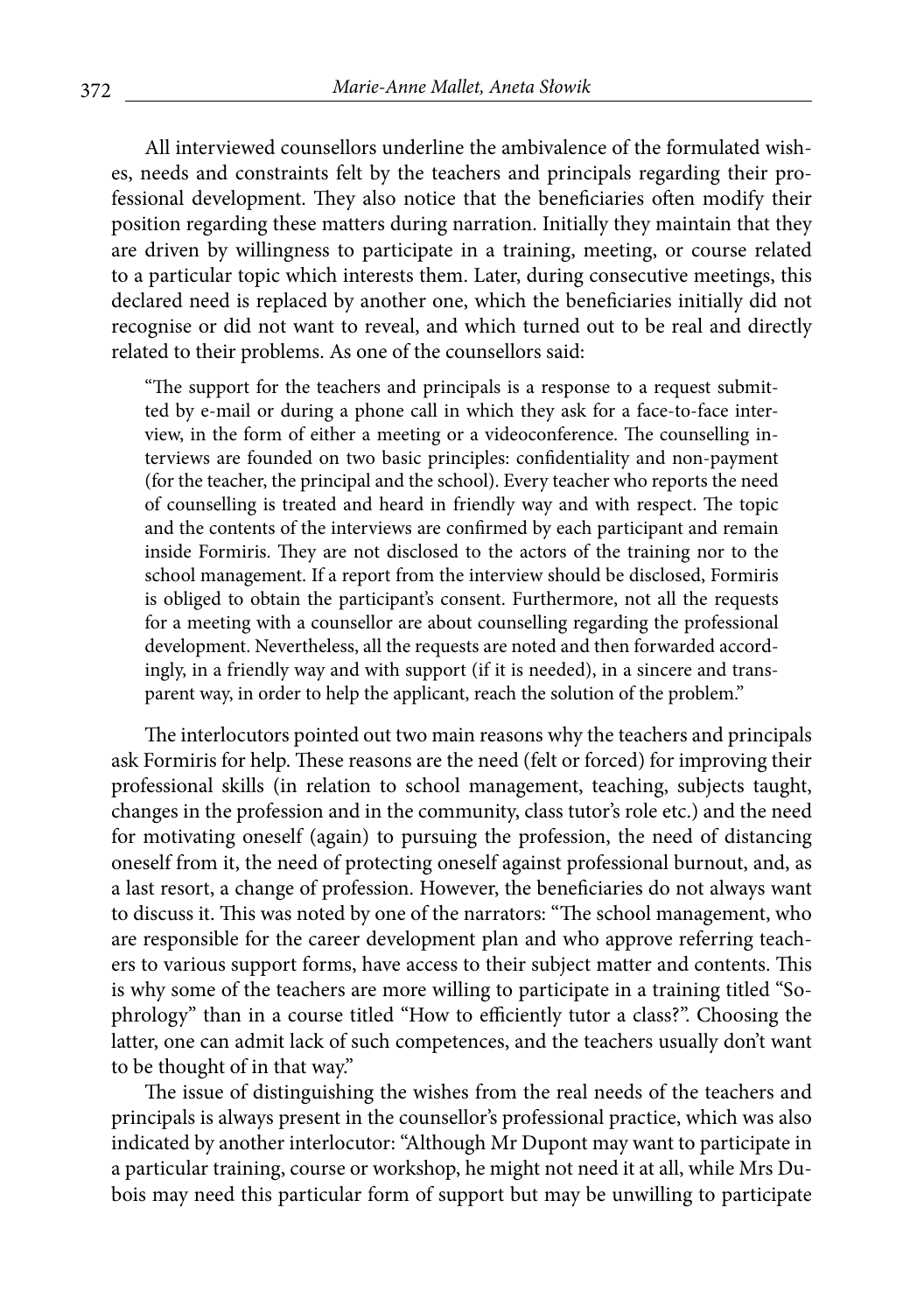in it. We should not confuse "willingness" with "need". A teacher's need doesn't exist in its own right: my task, in cooperation with the teacher, is to set the targets to be achieved, to identify the problems which need solving and to determine the changes which have to occur or be initiated, and counselling is just one of many ways of achieving it."

Alexandre Lhotellier (2001) indicates that "counselling does not consist in giving advice". One of the Formiris counsellors offered a similar remark: "we accompany teachers in creating their way of education and development and we help them to identify that which might be for them the best help in improving their professional competences. We act according to Lhotellier's definition of counselling (Tenir Conseil), initializing a dialogue, methodically and multidimensionally searching for the meaning of an expressed wish or a need and developing activity in cooperation with the teachers."

Consequently, it may be concluded that during the interviews with the counsellors four objectives were discussed:

- treating the request of the teacher and the principal as a task to be performed,
- ◆ identifying the needs (mainly professional ones) of the applicants in order to accompany them in making the right decisions regarding the choice of suitable trainings, workshops, educational support programs (individual and group), local, regional or federal,
- assisting the teachers and/or principals in developing their professional projects,
- referring the teacher or principal to another agency, if the support they need is outside of the scope of assistance offered by Formiris<sup>15</sup>.

In order to achieve these goals, each of the counsellors worked in team with a person responsible for administrative and technical organization of counselling in a specific geographical area (e.g. a city district), and the counselling activities of the team had to cover the five departments of Pays de la Loire<sup>16</sup>. In 2019 and 2020, in spite of the epidemiological crisis, the team of the counsellors of Pays de la Loire conducted 330 individual interviews with school employees. Each of the interviews took at least one hour. Because of the pandemic, it was necessary to change the earlier forms of counselling sessions but it did not slow down the upward trend which has been observed in the region since 2017. A videoconference has become the main tool allowing to ensure continuing support in the present situation of mass inflow of individual applications for professional or personal support, which is also

<sup>&</sup>lt;sup>15</sup> Plan and structure of the forms of professional support of the teachers and principals file:///C:/Users/mamallet/Desktop/2-1-guide\_plan-de-formation-coreps-1.pdf (accessed 27/10/2020).

<sup>&</sup>lt;sup>16</sup> Plan and structure of the forms of professional support of the teachers and principals file:///C:/ Users/mamallet/Desktop/2-1-guide\_plan-de-formation-coreps-1.pdf, p. 3.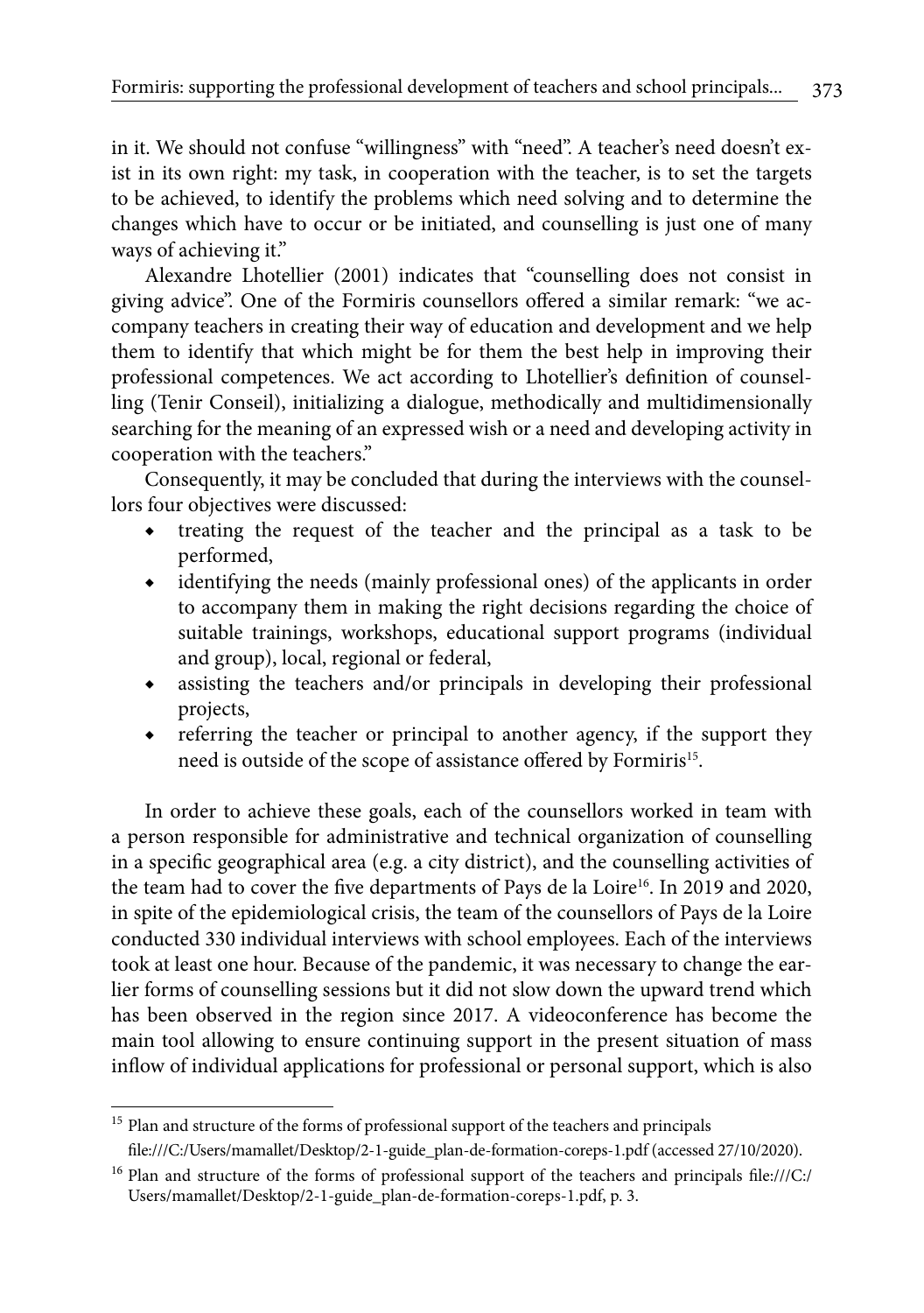related to the changes, challenges and difficulties caused by the pandemic in the work of the teachers and principals.

#### **Conclusion**

In 2008 Marcel Pochard noticed in the Green Book (*Livre vert*) of the changes in the profession of the teacher that "the career perspectives of the teachers are very limited […] the opportunities of professional diversification through doing side jobs in addition to teaching, are still insufficient". For this reason also, the teachers and principals look for help, and, as one of the counsellors said, "they want change, they want an additional job, maybe a part-time job, but they don't want to be at school all the time."

The Green Book also states that

After ten years since the report [Pochard, 2008] was published, a large number of teachers, especially the youngest ones, declare that they are not going to sacrifice their whole career to teaching: 35% of teachers who have been nominated teachers for less than three years declare that they are considering quitting their job, temporarily or permanently. Very limited opportunities of any change are among the factors which reduce the attractiveness of the teaching profession and create a feeling of certain hopelessness which leads to desire of changing their profession<sup>17</sup>.

The challenges related to the education and professional development of the teachers and school principals in Pays de la Loire are numerous. The decision to participate in e.g. training, course, workshop, meeting, studies is not always simple and obvious for teachers and principals. It is caused, among others, by the fact that not only the teaching profession but also the career counselling is becoming increasingly professionalised and that teachers, school principals and counsellors more and more often have to face new, previously unknown challenges and changes in the teaching profession and in the world around them.

Changes are under way also in Formiris; the federation is in the process of negotiation and mediation, of getting to know the new needs of the counsellors, teachers, principals, parents and children, especially during the pandemic situation, which forced the necessity of changes but also of learning or quitting the job. This process can be noticed in the responses of the teachers, principals and counsellors. Some of them see the benefits of further professional development in these circumstances, while some need time and support to make their way in the new reality. In this process of adaptation to the change and development, Formiris counsellors offer support (to groups and individuals, in the educational institution and outside

<sup>&</sup>lt;sup>17</sup> The information report for the Senate no. 690 (2017-2018), prepared by M. Brisson and F. Laborde on behalf of the Commission for Culture, Education and Communication, submitted on 25.07.2018 (Formiris's internal material, made available on the spot).